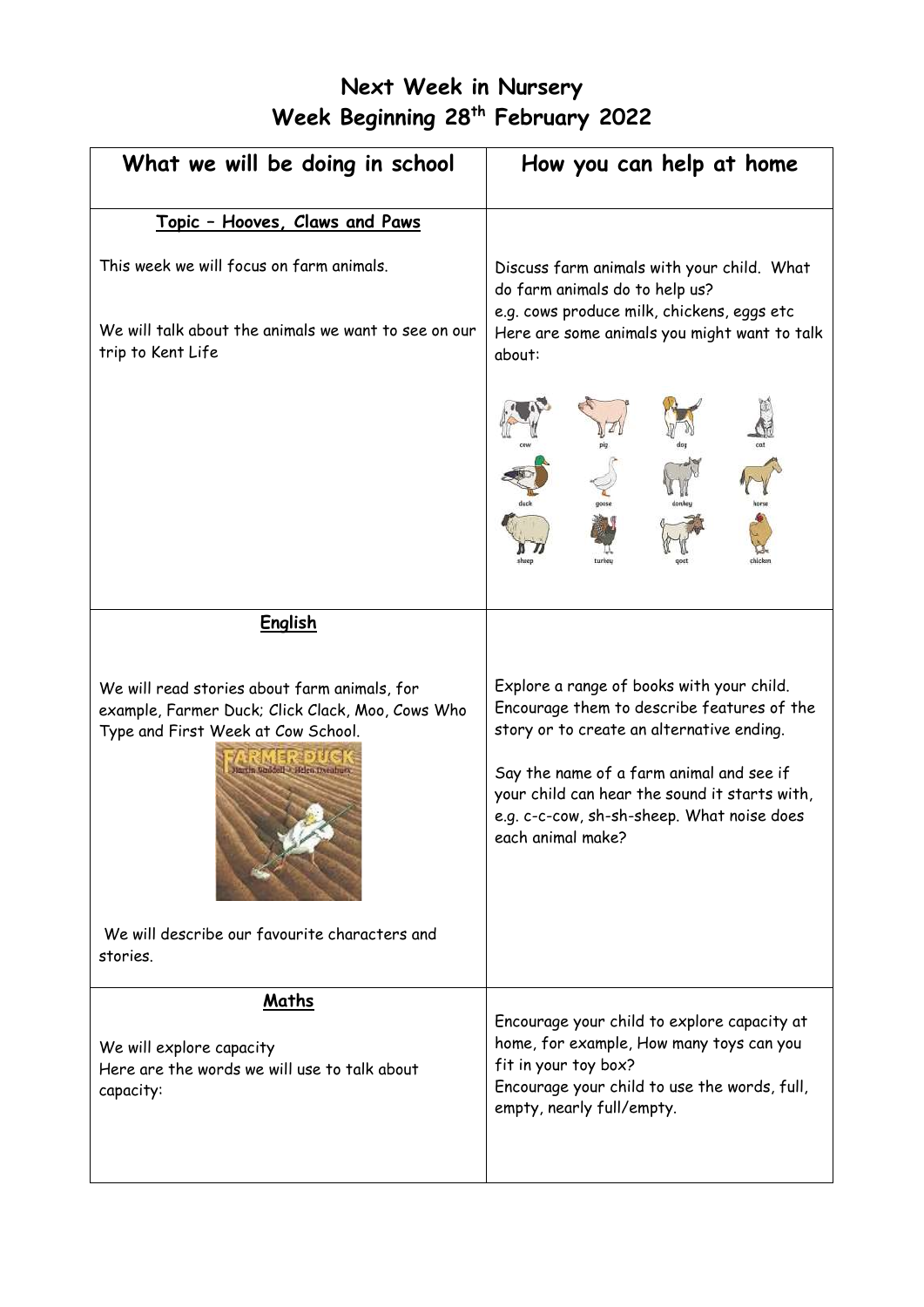### **Next Week in Nursery Week Beginning 28th February 2022**



#### Junk modelling materials needed!

Please bring in junk model materials such as **cardboard boxes**, **washed yoghurt pots, tubes**, **empty drink bottles**.

**If you have any photos of your child with an animal, such as holding one, riding one or visiting one at a zoo, farm etc. please send into us either printed, send on dojo or email to the office. Your child can then share this with the class.**

#### **Upcoming dates:**

**Thursday 3 rd March – World Book Day – children can come dressed as a favourite book character and/or bring in a favourite book (please label with their name).**